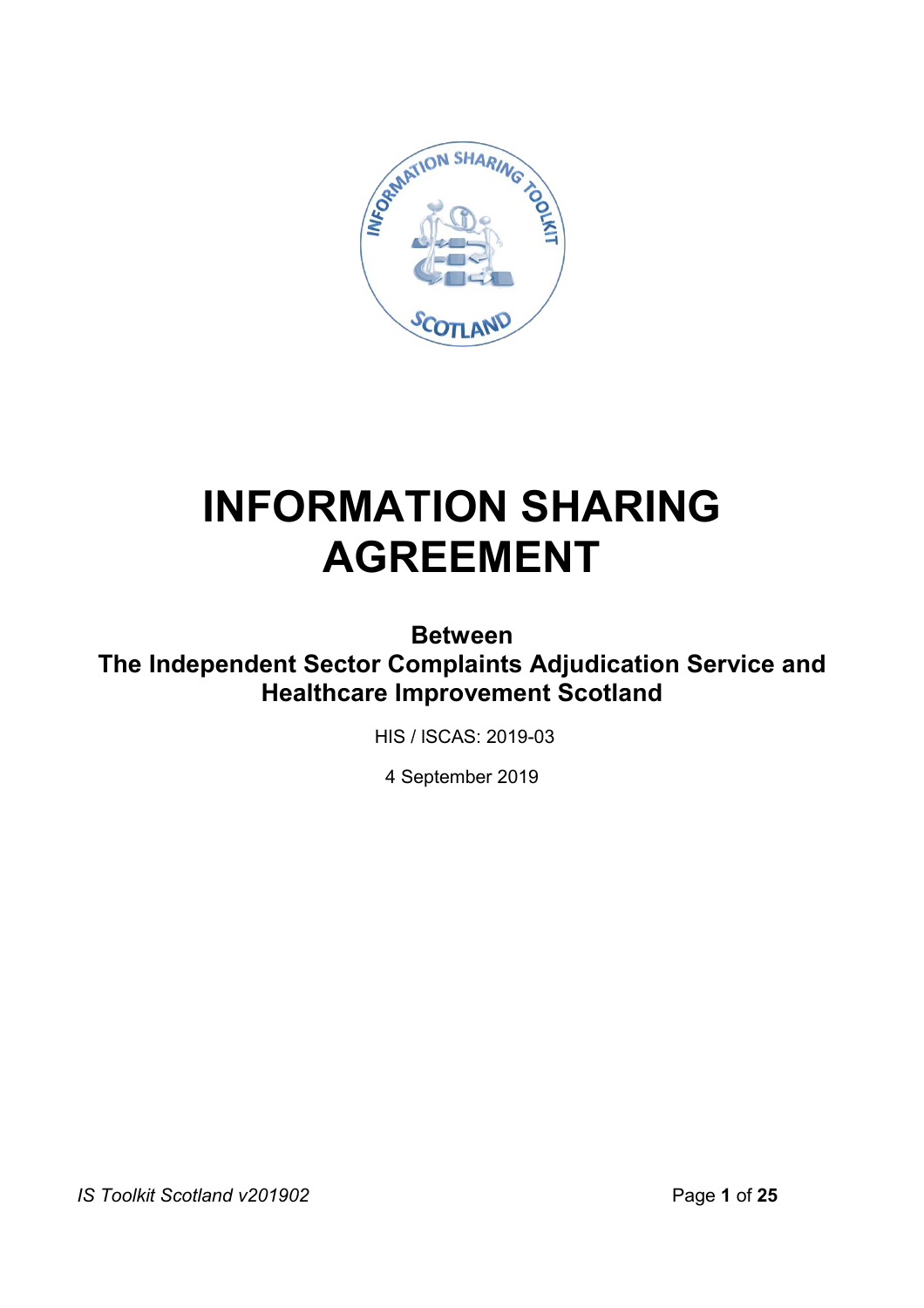## **Contents**

| 1           | 1.1<br>1.2<br>1.2.1<br>1.2.2                                                                            |                                                                                                                                                  |  |  |  |  |
|-------------|---------------------------------------------------------------------------------------------------------|--------------------------------------------------------------------------------------------------------------------------------------------------|--|--|--|--|
| $\mathbf 2$ |                                                                                                         |                                                                                                                                                  |  |  |  |  |
| 3           | 3.1<br>3.2<br>3.3                                                                                       | How data/information is to be accessed, processed and used 10<br>Summary of how decisions are going to be made with regards to the manner of the |  |  |  |  |
| 4           |                                                                                                         |                                                                                                                                                  |  |  |  |  |
| 5           |                                                                                                         |                                                                                                                                                  |  |  |  |  |
| 6           |                                                                                                         |                                                                                                                                                  |  |  |  |  |
| 7           |                                                                                                         |                                                                                                                                                  |  |  |  |  |
| 8           |                                                                                                         |                                                                                                                                                  |  |  |  |  |
|             | 8.1                                                                                                     |                                                                                                                                                  |  |  |  |  |
|             | 8.2                                                                                                     | Objection or restriction to processing, rectification and erasure15                                                                              |  |  |  |  |
|             | 8.3<br>Rights related to automated decision making, including profiling Error! Bookmark<br>not defined. |                                                                                                                                                  |  |  |  |  |
|             | 8.4                                                                                                     |                                                                                                                                                  |  |  |  |  |
| 9           |                                                                                                         |                                                                                                                                                  |  |  |  |  |
|             | 9.1                                                                                                     |                                                                                                                                                  |  |  |  |  |
| 10          |                                                                                                         |                                                                                                                                                  |  |  |  |  |
|             |                                                                                                         | 10.1 List of countries where the data will be transferred to (if applicable)18                                                                   |  |  |  |  |
|             |                                                                                                         |                                                                                                                                                  |  |  |  |  |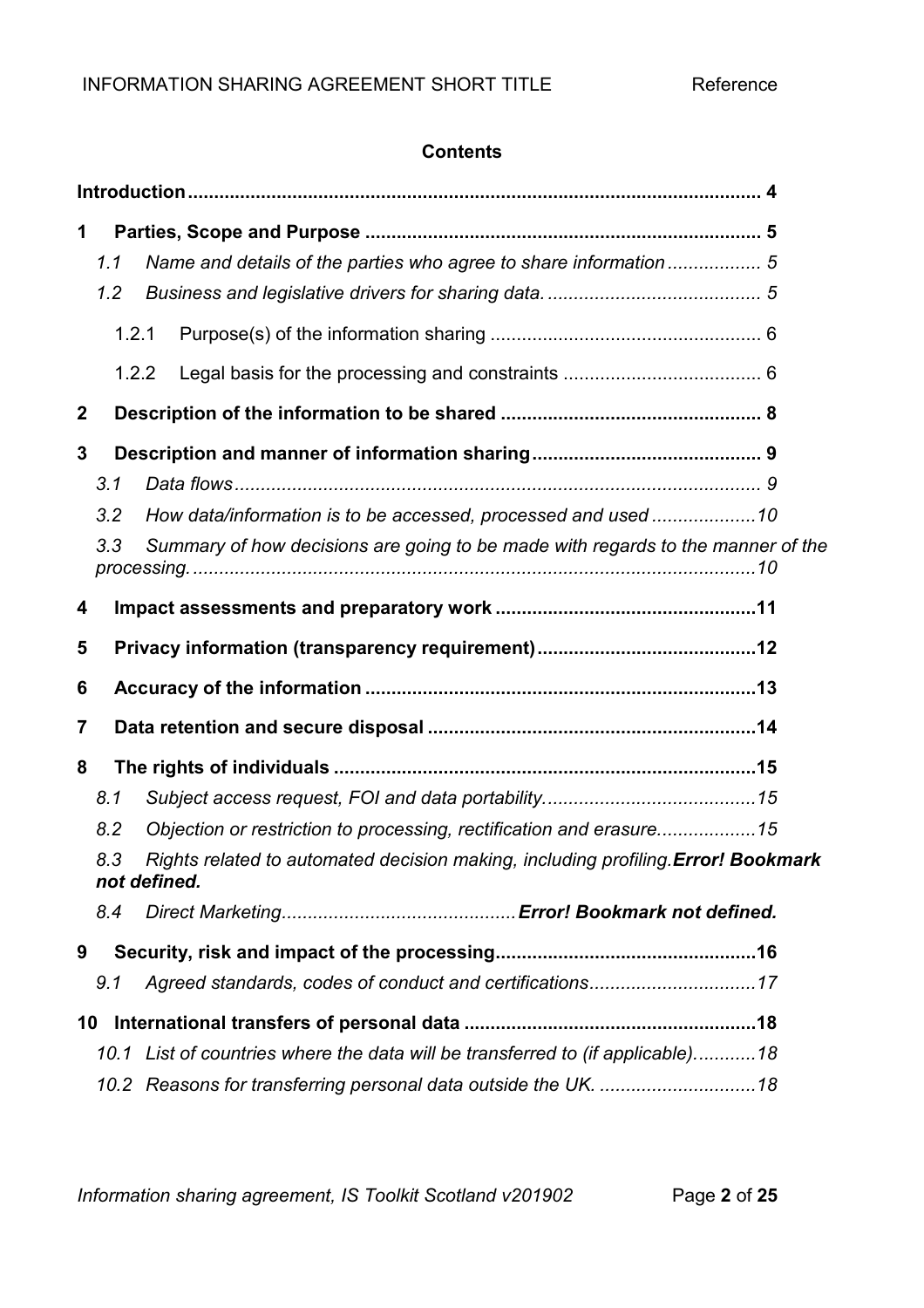|                                                                     | 11.4 Non-routine information sharing and exceptional circumstances19 |  |  |
|---------------------------------------------------------------------|----------------------------------------------------------------------|--|--|
|                                                                     |                                                                      |  |  |
|                                                                     |                                                                      |  |  |
| 13 Appendix 1: List of Work instructions, policies and procedures22 |                                                                      |  |  |
|                                                                     |                                                                      |  |  |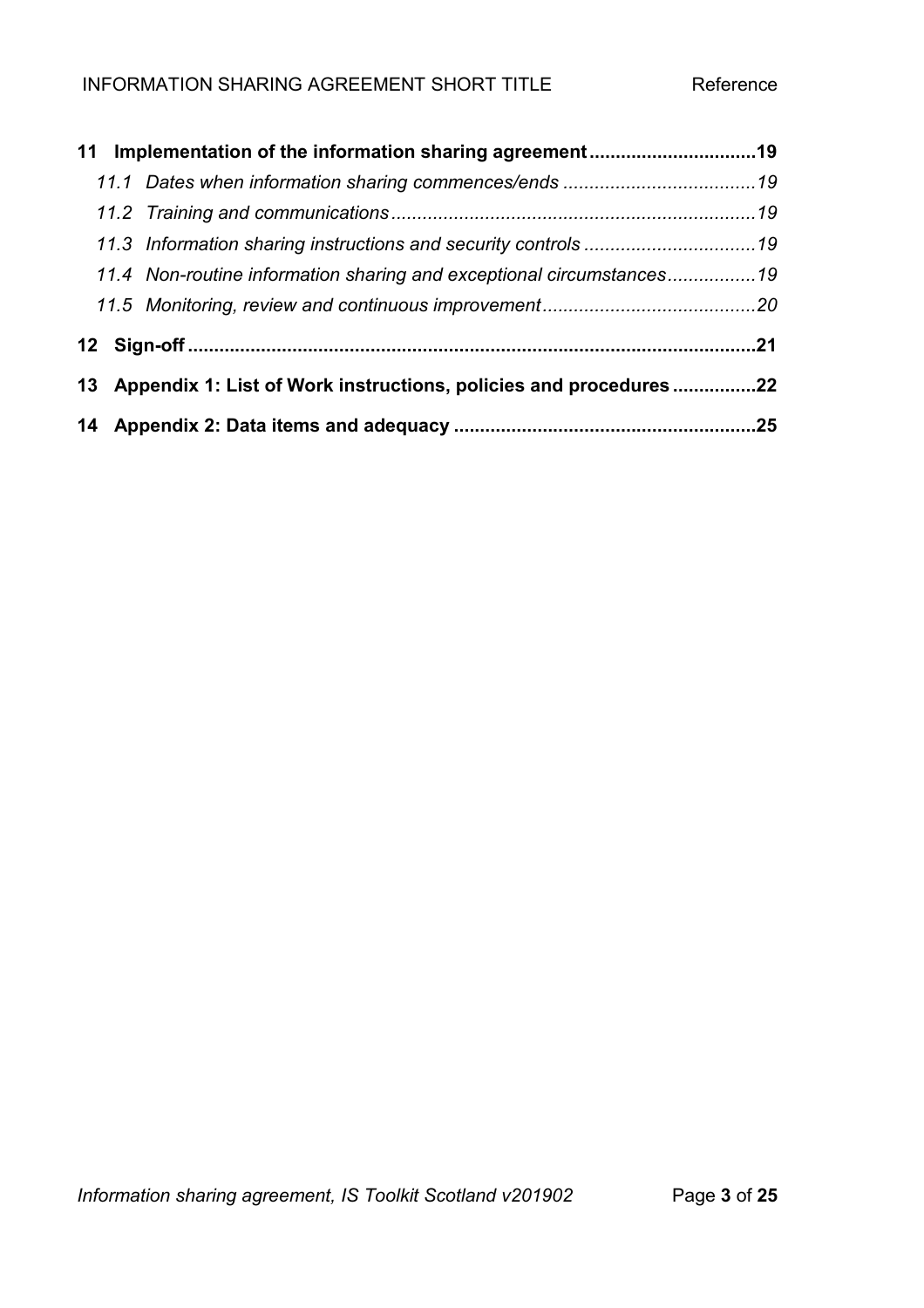## **Introduction**

The parties to this agreement agree to lawfully and appropriately share information for reasons of public interest in order to ensure high standards of quality and safety of health care.

ISCAS is the recognised complaints management framework in the independent healthcare sector. ISCAS is a voluntary subscription scheme that includes the vast majority of all independent healthcare providers across the UK. The remit has recently been extended to include Private Patient Units (PPUs) and providers of Independent Ambulance Services. Since 2016 ISCAS has operated independently of any trade association and is currently hosted by the Centre for Effective Dispute Resolution (CEDR).

HIS is the independent regulator of independent health care providers in Scotland. HIS was established under the National Health Service (Scotland) Act 1978.

In order to regulate independent healthcare, HIS works to the legislation listed at 1.2 below.

Further details of the purpose(s) for the sharing of information, and specific measures and controls relating to the sharing of information for those purposes are included as Schedules of this agreement. A list of these Schedules can be found at Appendix 1 of this agreement.

This Agreement is not enforceable in law and does not override or amend the existing statutory or common law responsibilities and functions of HIS and the Independent Sector Complaints Adjudication Service.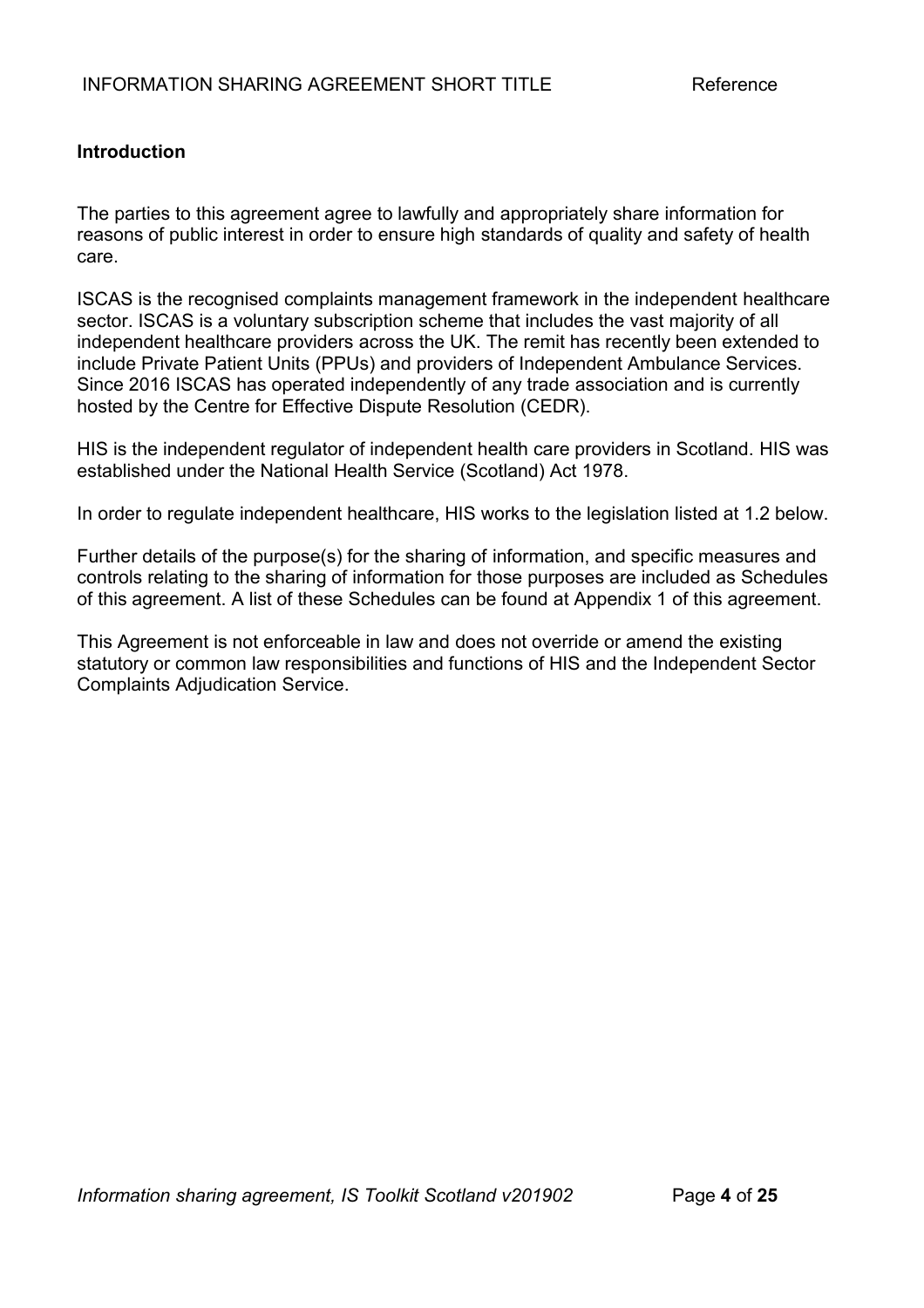## **1 Parties, Scope and Purpose**

## **1.1 Name and details of the parties who agree to share information**

| Legal name of parties subject to<br>the ISA and Head Office<br>address | Short name<br>of the party | Role in this agreement<br>Data Controller or Data<br>Processor (*) | <b>ICO</b><br>Registration |
|------------------------------------------------------------------------|----------------------------|--------------------------------------------------------------------|----------------------------|
| Healthcare Improvement<br>Scotland                                     | <b>HIS</b>                 | Data Controller                                                    | Z2608541                   |
| <b>Independent Sector Complaints</b><br><b>Adjudication Service</b>    | <b>ISCAS</b>               | Data Controller                                                    | ZA083742                   |

(\*) for Data Processor, please identify on behalf of what data controller(s)

## **1.2 Business and legislative drivers for sharing data.**

HIS is the independent regulator of independent health care providers in Scotland. HIS was established under the National Health Service (Scotland) Act 1978.

In order to regulate independent healthcare, HIS works to the following legislation and guidelines:

- Health and Social Care Savings and Transitional Provisions (No. 2) Order
- Public Services Reform (Scotland) Act 2010
- The Healthcare Improvement Scotland (Applications and Registration) Regulations 2011
- The Healthcare Improvement Scotland (Fees) Regulations 2016
- The Healthcare Improvement Scotland (Inspections) Regulations 2011
- The Healthcare Improvement Scotland (Requirements as to Independent Health Care Services) Regulations 2011
- The Healthcare Improvement Scotland (Requirements for Reports) Regulations 2011
- The National Health and Social Care Standards
- The National Health Service (Scotland) Act 1978 (Independent Clinic) Amendment Order 2016
- The NHS Quality Improvement Scotland (Dissolution) Order 2011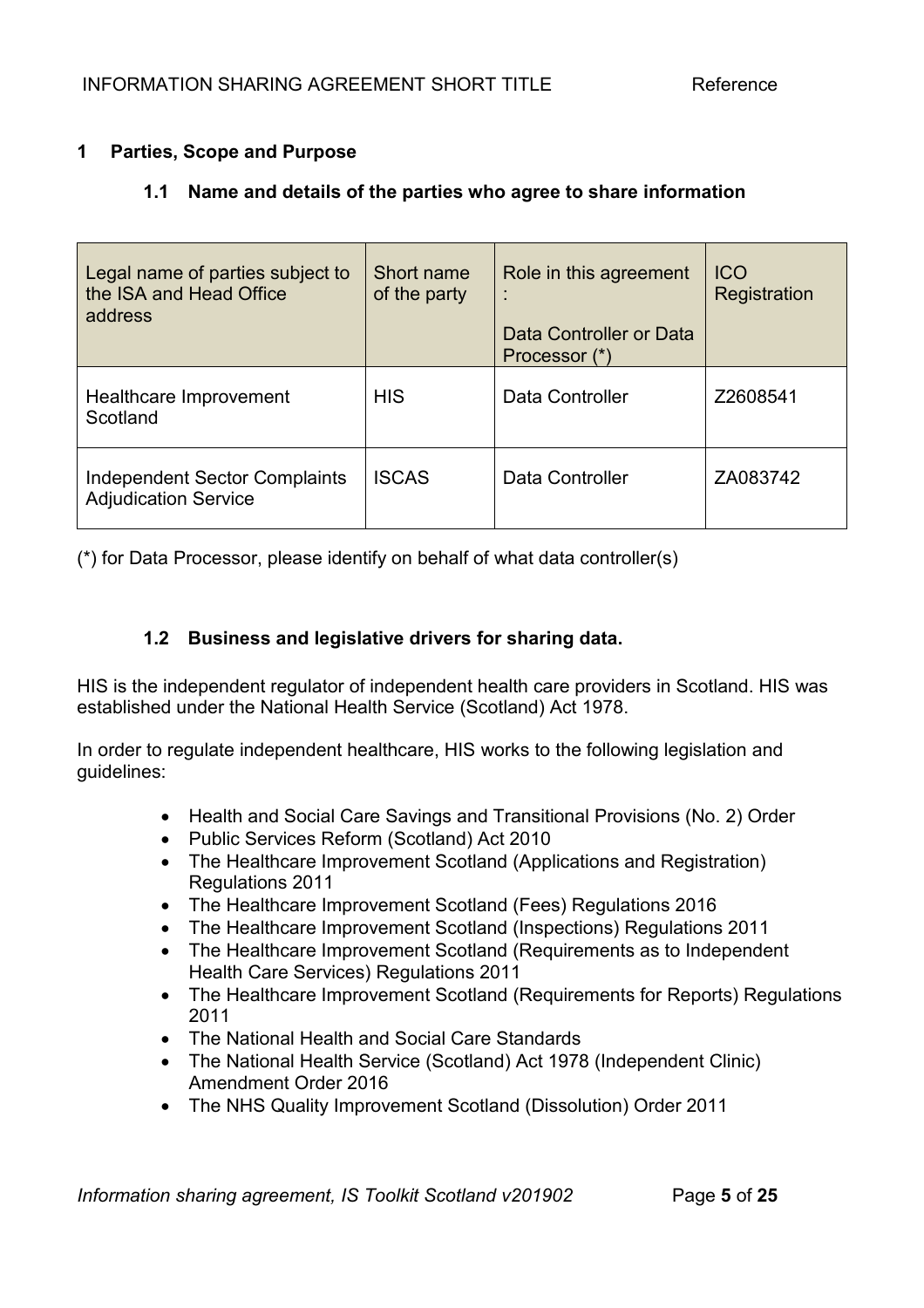- The Public Services Reform (Joint Inspections) (Scotland) Regulations 2011
- The Public Services Reform (Scotland) Act 2010 (Consequential Modifications) Order 2011

ISCAS provides a formal complaints adjudication process for independently-funded care provision (where the provider is an ISCAS provider). Although not identical, it provides a similar function to that of the Scottish Public Services Ombudsman for NHS care. ISCAS complaints therefore provide HIS with valuable information about the provider's quality of care and internal process for complaint resolution. HIS uses this information to meet its regulatory functions.

## *1.2.1 Purpose(s) of the information sharing*

This exchange of information allows the relevant HIS staff to review the report / covering letter for possible follow-up action / use as supplementary information. The sharing of ISCAS complaints information is therefore helpful for HIS to gain intelligence about an independent healthcare service in Scotland.

| Indicate how the data controllers will<br>decide upon changes in the purpose(s)<br>of the information sharing | Jointly or independently |
|---------------------------------------------------------------------------------------------------------------|--------------------------|
|                                                                                                               | Jointly                  |

Instructions for reaching agreement on any changes to purpose of the sharing are listed in the table in Appendix 1, called; List of Work instructions, policies and procedures.

## *1.2.2 Legal basis for the processing and constraints*

Without detriment of any other legal basis that may be applicable (e.g. criminal investigation, etc.) the following are the core legal basis for each of the parties to process the data in this agreement:

| Legal basis |                                                                                                                                                                                                                                                      | Party      |
|-------------|------------------------------------------------------------------------------------------------------------------------------------------------------------------------------------------------------------------------------------------------------|------------|
|             | Personal data - Public task                                                                                                                                                                                                                          |            |
|             | Special category personal data - Processing is necessary<br>for reasons of public interest in the area of public health,<br>such as protecting against serious cross-border threats to<br>health or ensuring high standards of quality and safety of | <b>HIS</b> |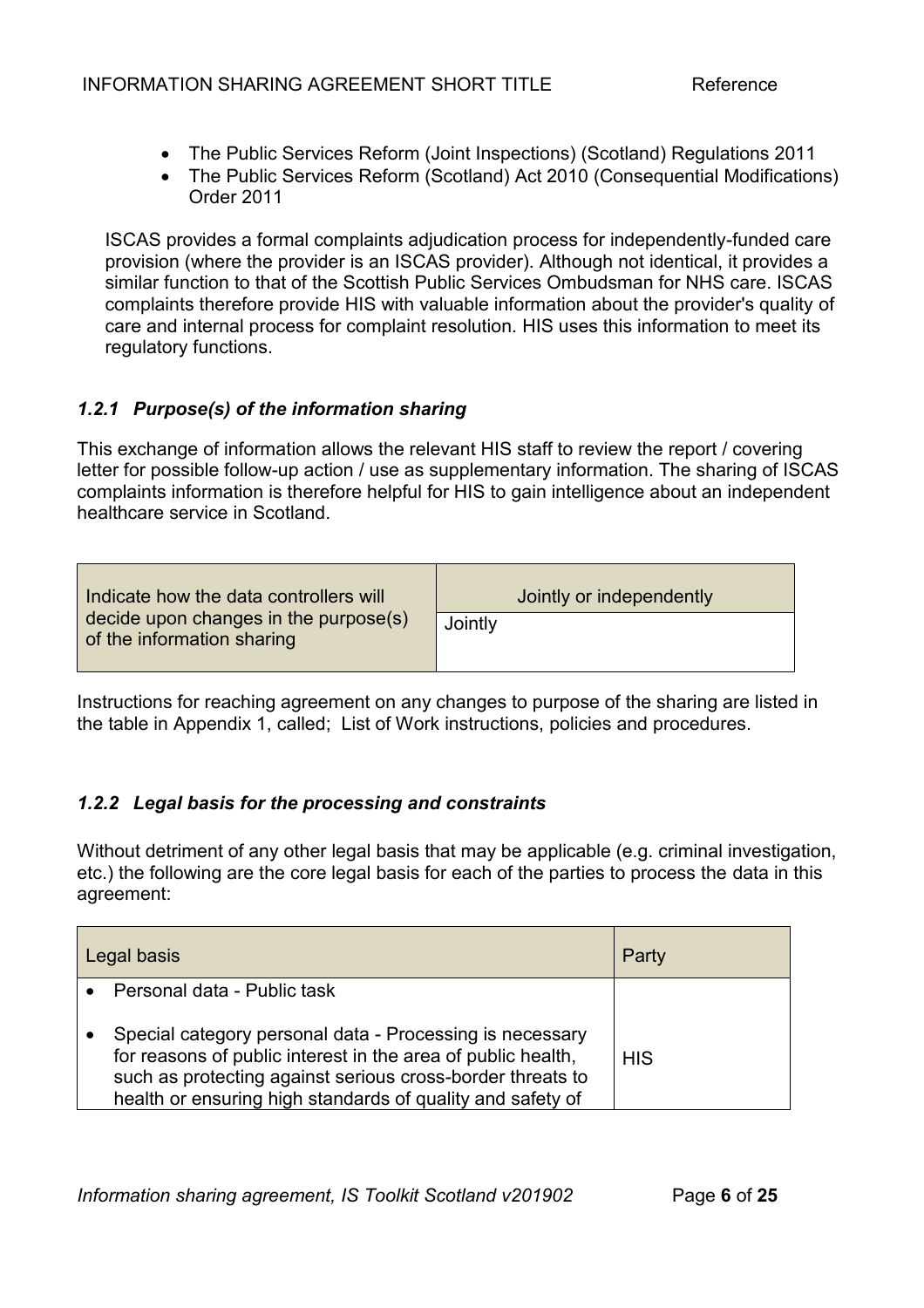| health care and of medicinal products or medical devices,<br>on the basis of Union or Member State law |              |
|--------------------------------------------------------------------------------------------------------|--------------|
| • Special category personal data $-$ Consent                                                           | <b>ISCAS</b> |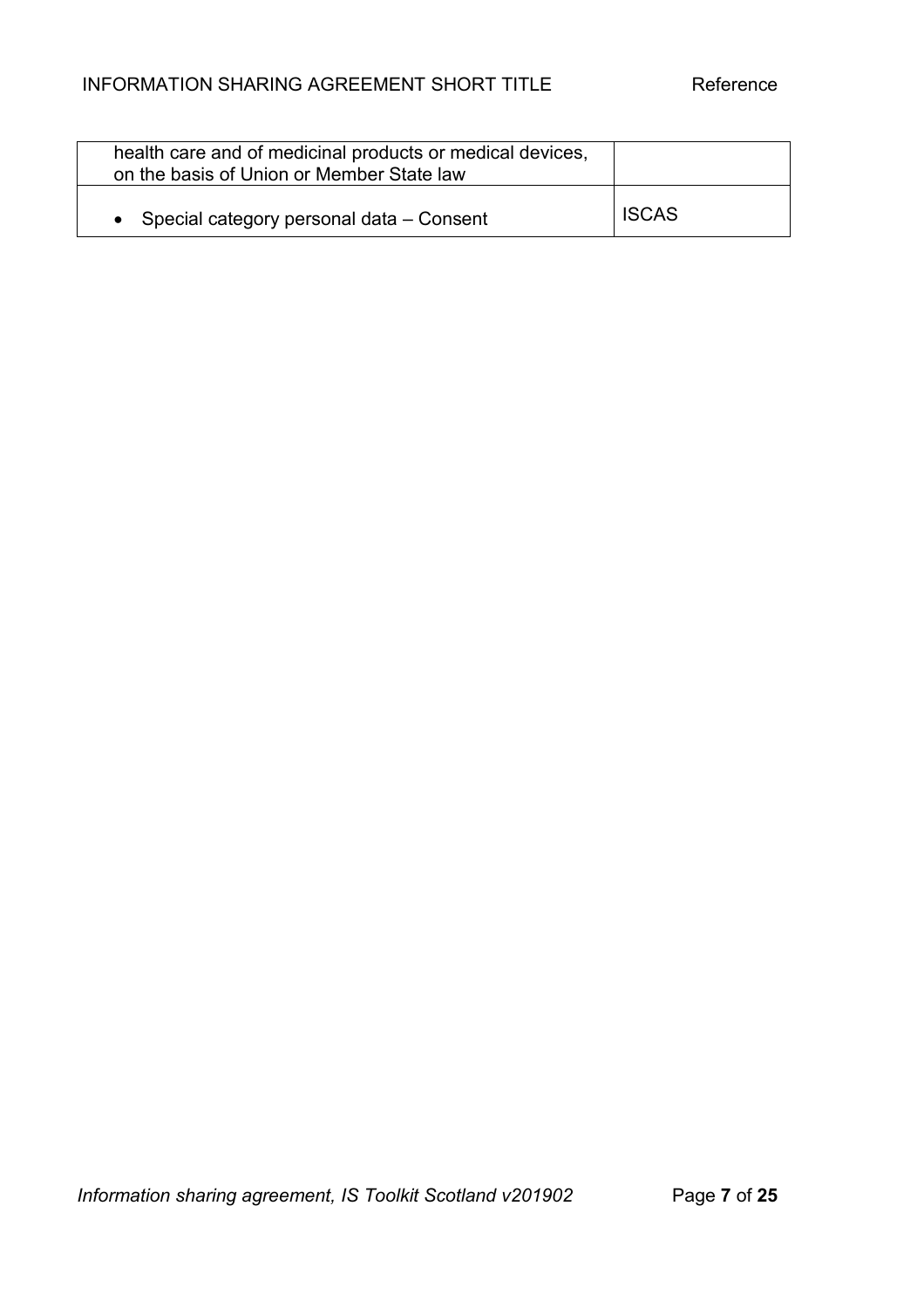## **2 Description of the information to be shared**

| Data category                                                                                                                                                             | Data Controller(s) | $PD^*$ |
|---------------------------------------------------------------------------------------------------------------------------------------------------------------------------|--------------------|--------|
| Personal data – name of patient, date of birth,<br>address of patient removed                                                                                             | <b>ISCAS</b>       | Y      |
| Final report following Stage 3 ISCAS investigation<br>Covering letter sent to service provider                                                                            |                    |        |
| Special category data – name of patients, date of<br>birth, address of patient removed                                                                                    | <b>ISCAS</b>       | Y      |
| Final report following Stage 3 ISCAS investigation<br>Covering letter sent to service provider                                                                            |                    |        |
| Confidential personal information [in event of patient<br>whose care has been investigated is deceased -<br>name of patient, date of birth, address of patient<br>removed | <b>ISCAS</b>       | N      |
| Final report following Stage 3 ISCAS investigation<br>Covering letter sent to service provider                                                                            |                    |        |

*(\*) PD – refers to Personal Data in the sense given within the EU General Data Protection Regulation (GDPR) and the Data Protection (UK, 2018) Act.*

The parties agree this is the minimum amount of data needed to properly fulfil the purposes of this agreement.

Appendix 2 (Data items and adequacy), contains the list of all relevant data items/fields which it has been agreed can be shared under this ISA, indicating the source and the recipients, and any relevant supporting statement for information that may raise questions on data minimisation.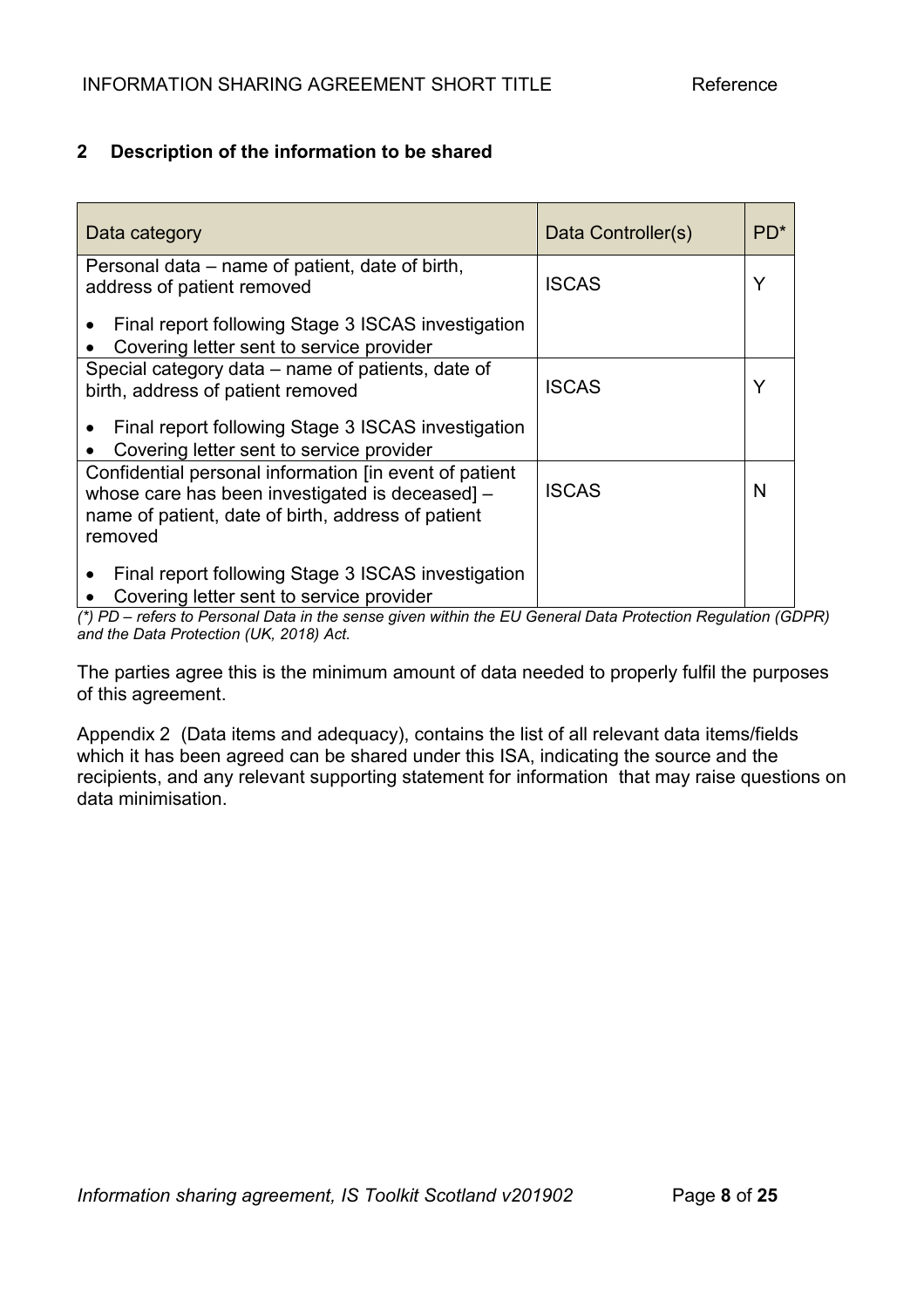## **3 Description and manner of information sharing**

#### **3.1 Data flows**



*Information sharing agreement, IS Toolkit Scotland v201902* Page **9** of **25**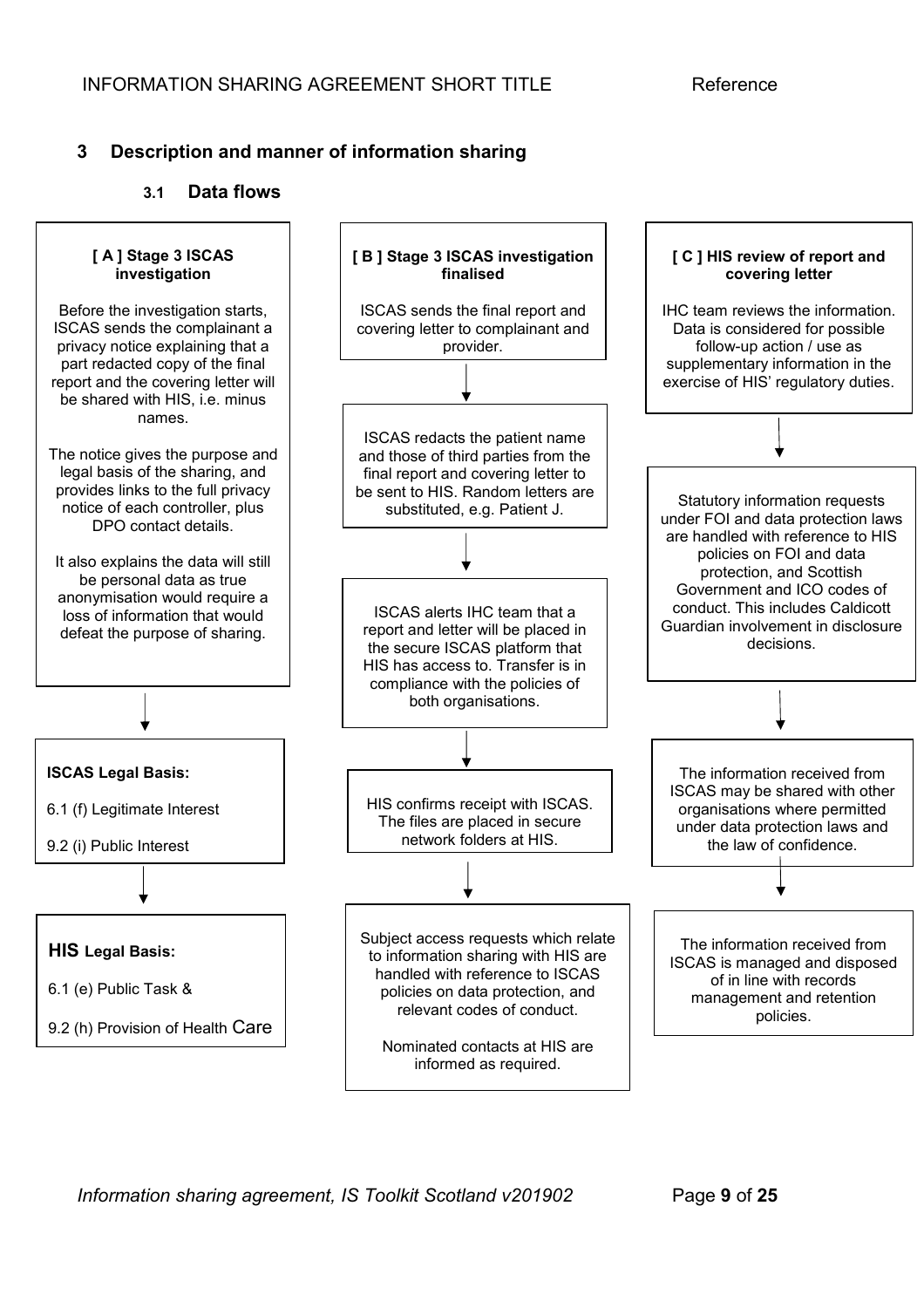## **3.2 How data / information is to be accessed, processed and used**

| Processing (descriptor)                                                                                                                                                                                             | Associated work<br>instructions, policy or<br>procedure (listed in<br>Appendix 1) If applicable |
|---------------------------------------------------------------------------------------------------------------------------------------------------------------------------------------------------------------------|-------------------------------------------------------------------------------------------------|
| Following each stage 3 ISCAS investigation, the finalised<br>report is sent to the complainant. A copy is also sent to the<br>provider organisation along with a covering letter setting<br>out any broad findings. | See Appendix 1                                                                                  |
| As it is not necessary for HIS to know the complainant's<br>name, ISCAS redact these details from the report and<br>covering letter before uploading them to their secure portal<br>to share with HIS.              |                                                                                                 |
| HIS staff review the report / covering letter for possible<br>follow-up action / use as supplementary information.                                                                                                  | See Appendix 1                                                                                  |
| This process allows HIS to understand the type of<br>complaint or underlying details covering the quality of care<br>provision within this part of the independent healthcare<br>sector.                            |                                                                                                 |

## **3.3 Summary of how decisions are going to be made with regards to the manner of the processing.**

Changes in the manner of the processing will be decided jointly, except for security measures - organisational or technical - of local nature. For example, local network settings will be decided independently. It is reasonable to expect that for practical reasons ISCAS will not search for joint approval with HIS for changes in the security controls of their ICT infrastructure.

The instructions for reaching agreement on changes, in the manner of the sharing is described in the policies listed in Appendix 1 (Instructions), particularly in the Data Access and Information Sharing Policy.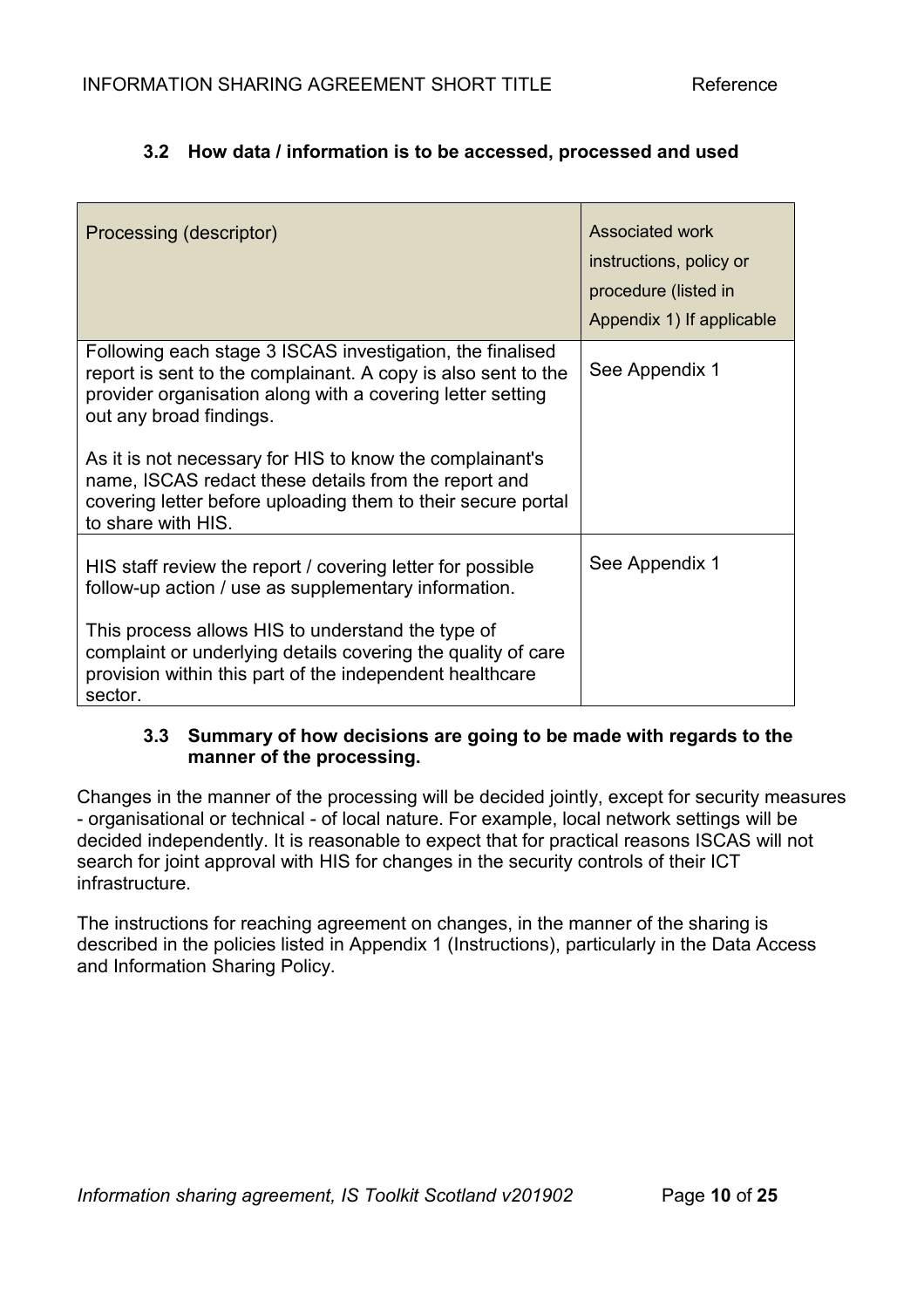## **4 Impact assessments and preparatory work**

As part of completing this document the set of filter questions on the Scottish Information Sharing Toolkit - Data Protection Impact Assessment (DPIA) was completed and that no DPIA was required.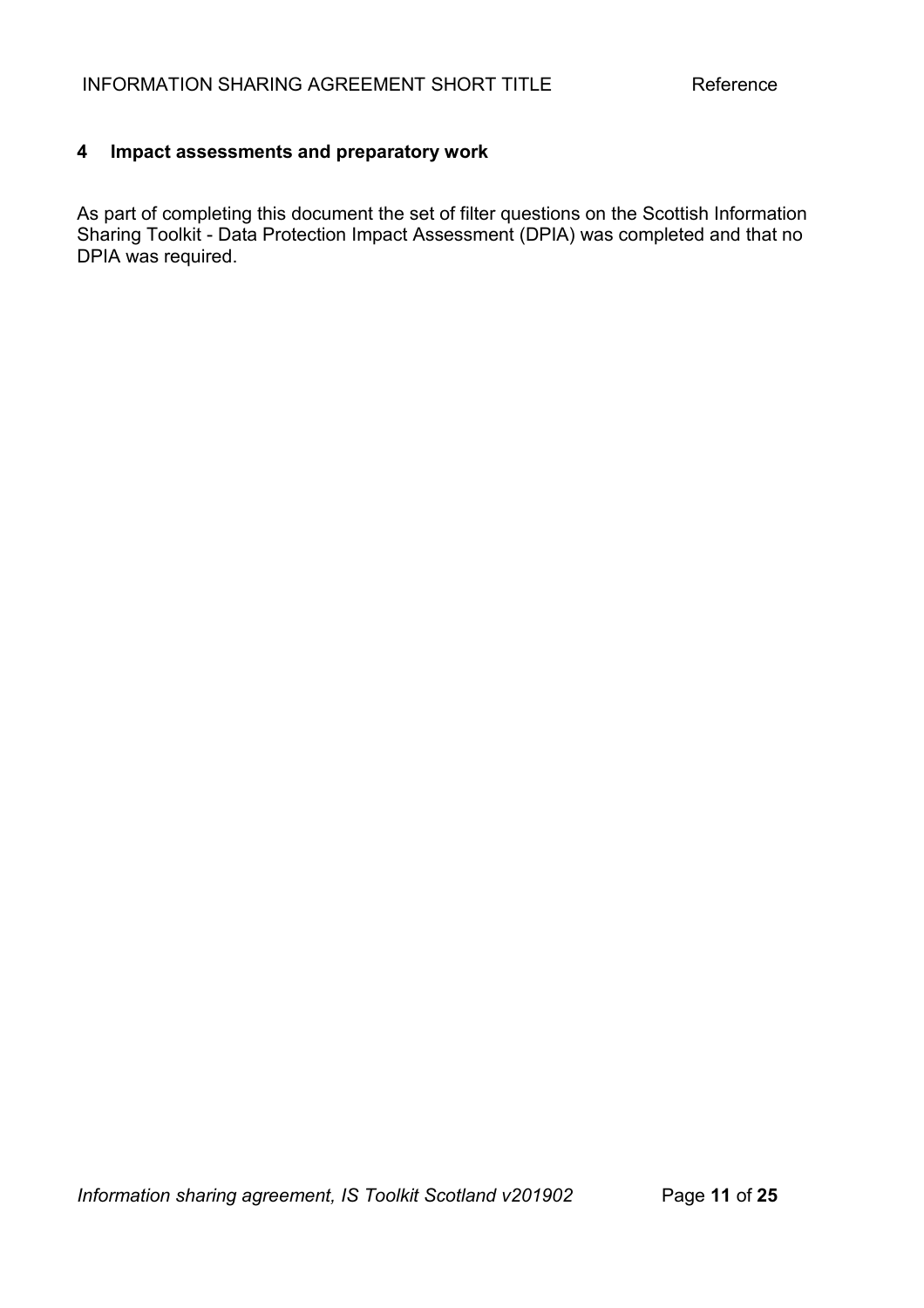## **5 Privacy information (transparency requirement)**

Information is available in the privacy notice on the ISCAS website, and in the HIS IHC and general privacy notices on the HIS website. Information is to be provided directly to complainants by ISCAS when a Stage 3 ISCAS investigation is about to start indicating that a part redacted copy of the final report will be shared with HIS.

HIS and ISCAS have considered the benefits and risks for patients, and determined not sharing this information will be detrimental for the interest of patients using independent healthcare services, and in some cases could have serious adverse consequences to their vital interests.

List of relevant Fair Processing Notice(s)

- Healthcare Improvement Scotland Privacy Notice
- HIS Regulation of Independent Healthcare Privacy Notice
- ISCAS Privacy Policy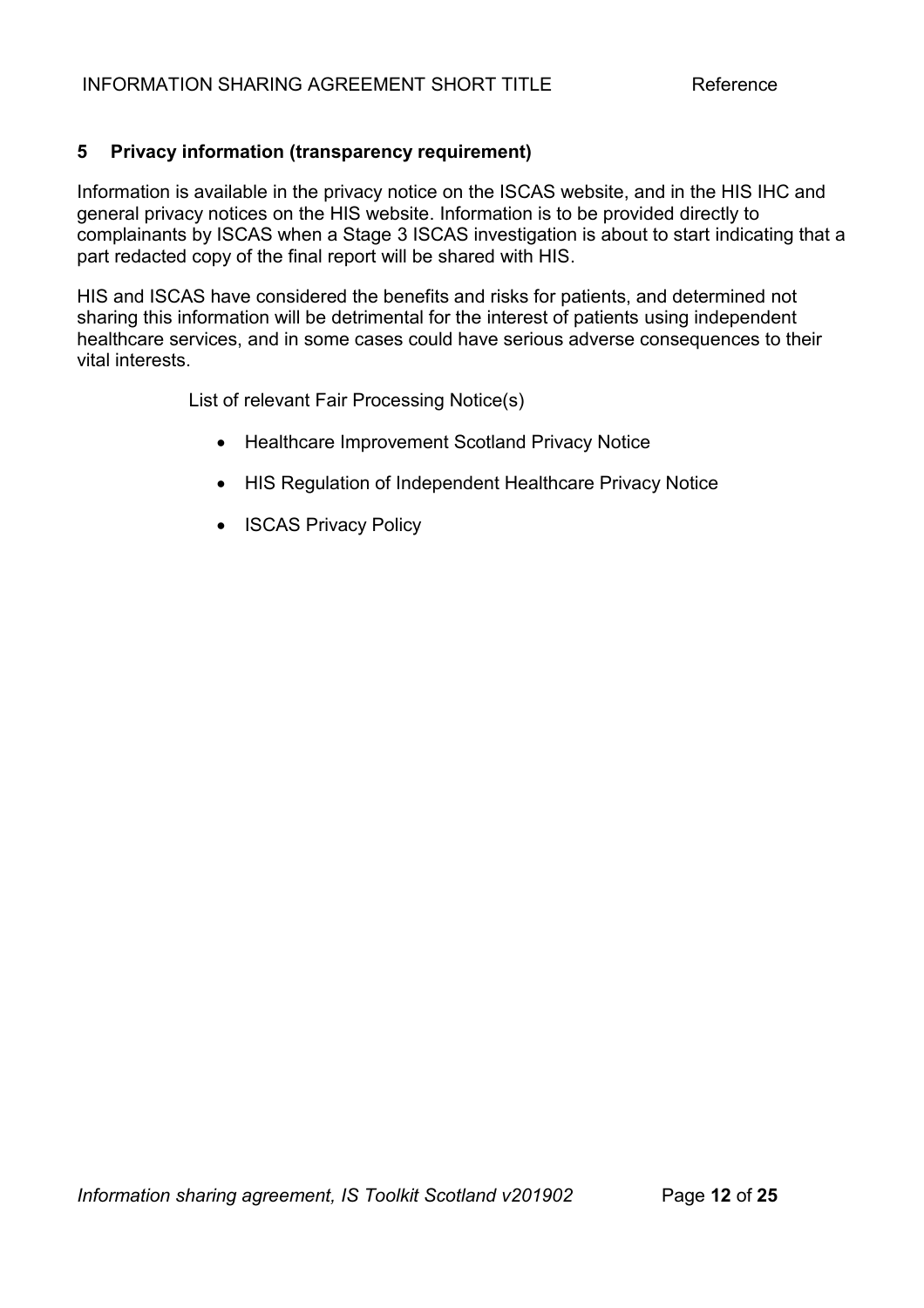## **6 Accuracy of the information**

All reasonable steps must be taken to ensure that anyone who has received information is notified of any relevant changes and if any inaccuracies are found the necessary amendments will be made.

Decisions about the deceased or data subjects should never be made by referring to inaccurate, incomplete or out-of-date information.

When sharing information, the following key identifiers will be used where available, to ensure that all partner organisations are referring to the same person(s):

• Investigation report reference number (using the numbering system below)

yyyy(##)ab/cd

where:

yyyy = year in which complaint received

## = sequence number

bb = patient initials

cd = provider initials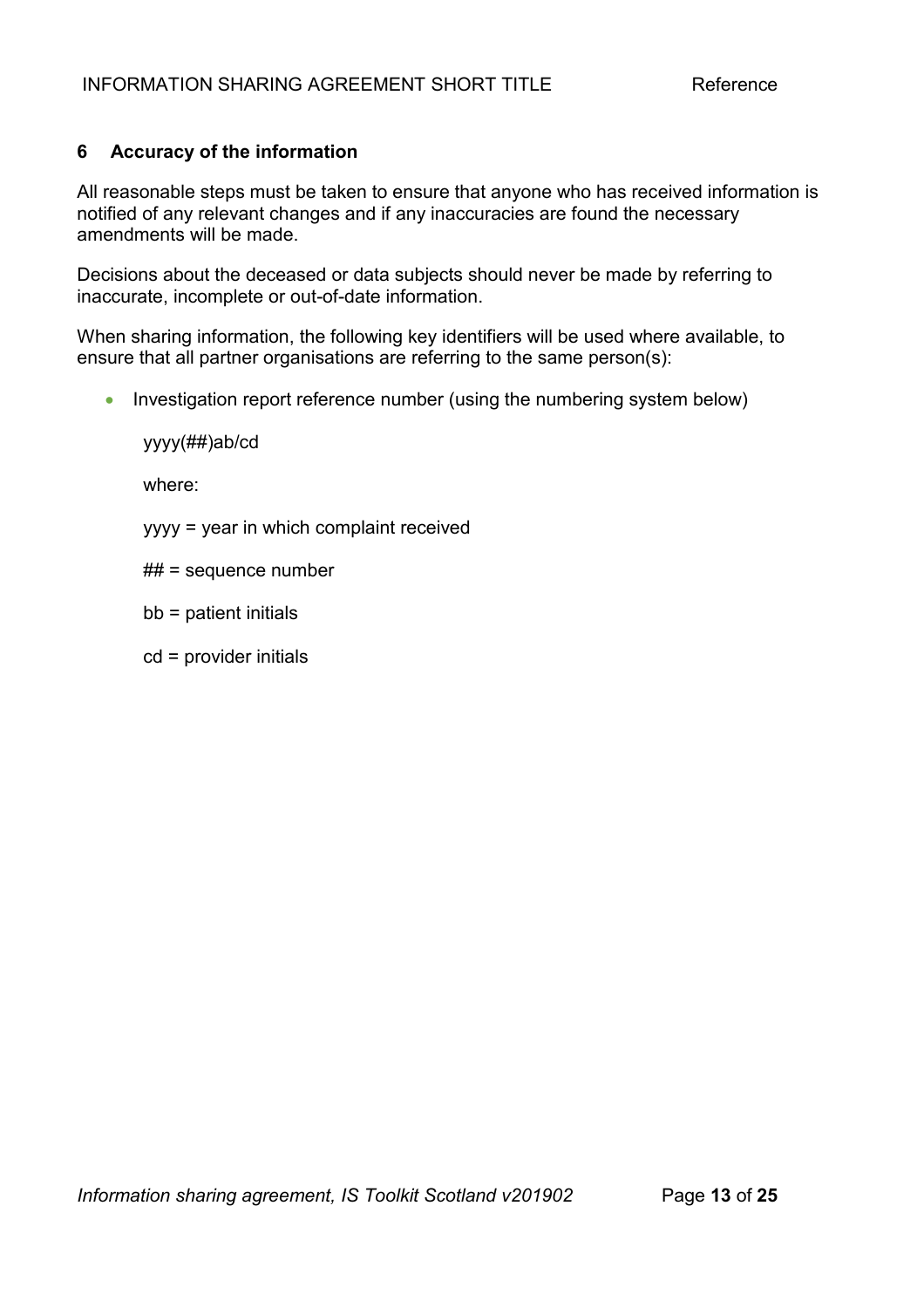## **7 Data retention and secure disposal**

Personal data will be held, processed and then destroyed securely in accordance with the retention schedule of each partner organisation.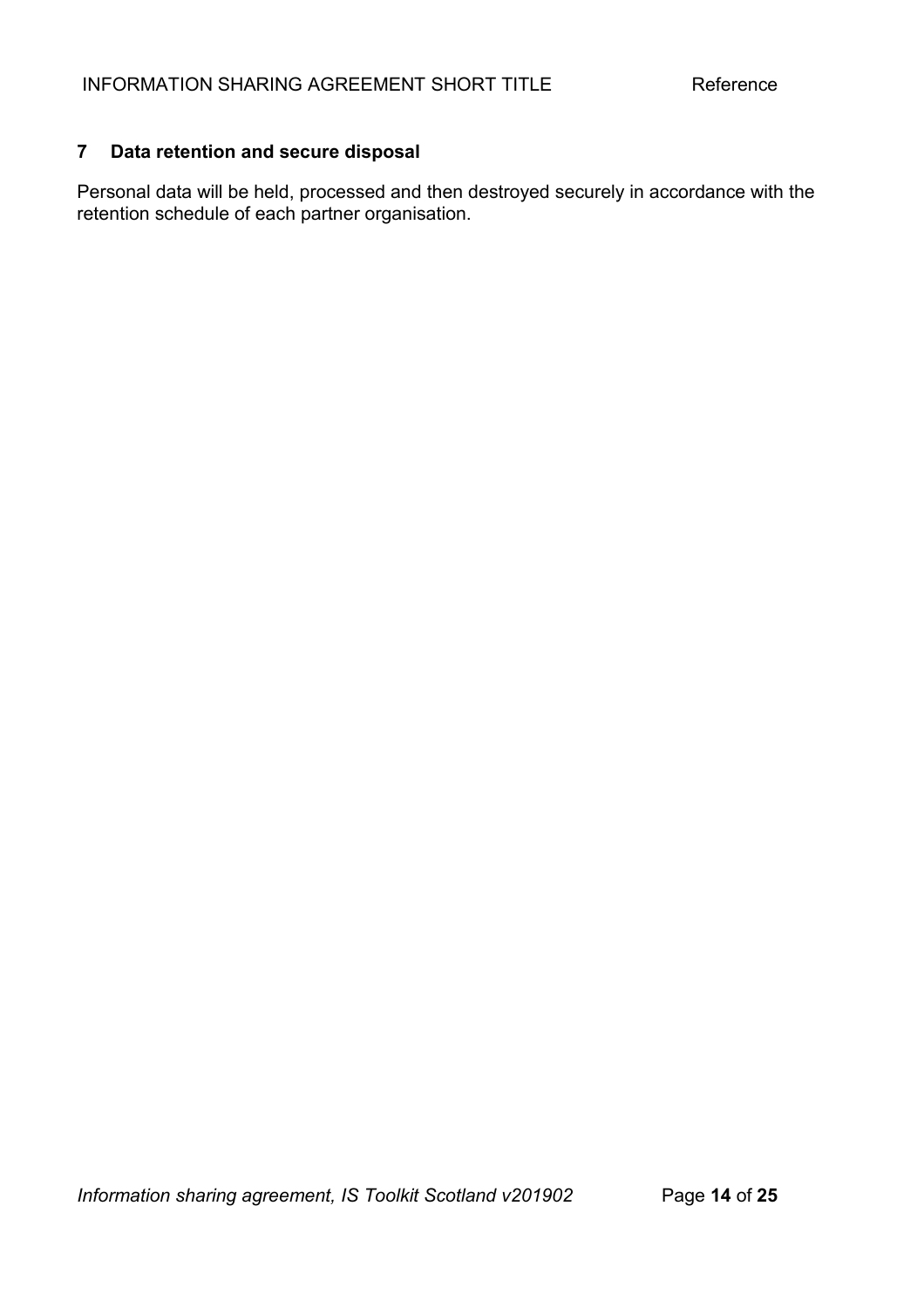## **8 The rights of individuals**

## **8.1 Subject access requests, FOI, data portability and other subject rights**

Refer to processes for Subject access request, FOIs and Objection to processing (Links provided in Appendix 1).

SARs, objections to processing, and requests for rectification and erasure could be presented to either of the data controllers following their own process. The first recipient of such a request should contact the relevant Data Protection Officer in HIS or ISCAS.

The coordinating role in HIS will notify the IG team if an FOI has been received. The contact details are given in Appendix 1.

Data Portability rights are not applicable to the data shared, since it is not processed on Consent grounds.

Automated decisions and profiling are not used in this processing.

There is no direct marketing involved in this agreement.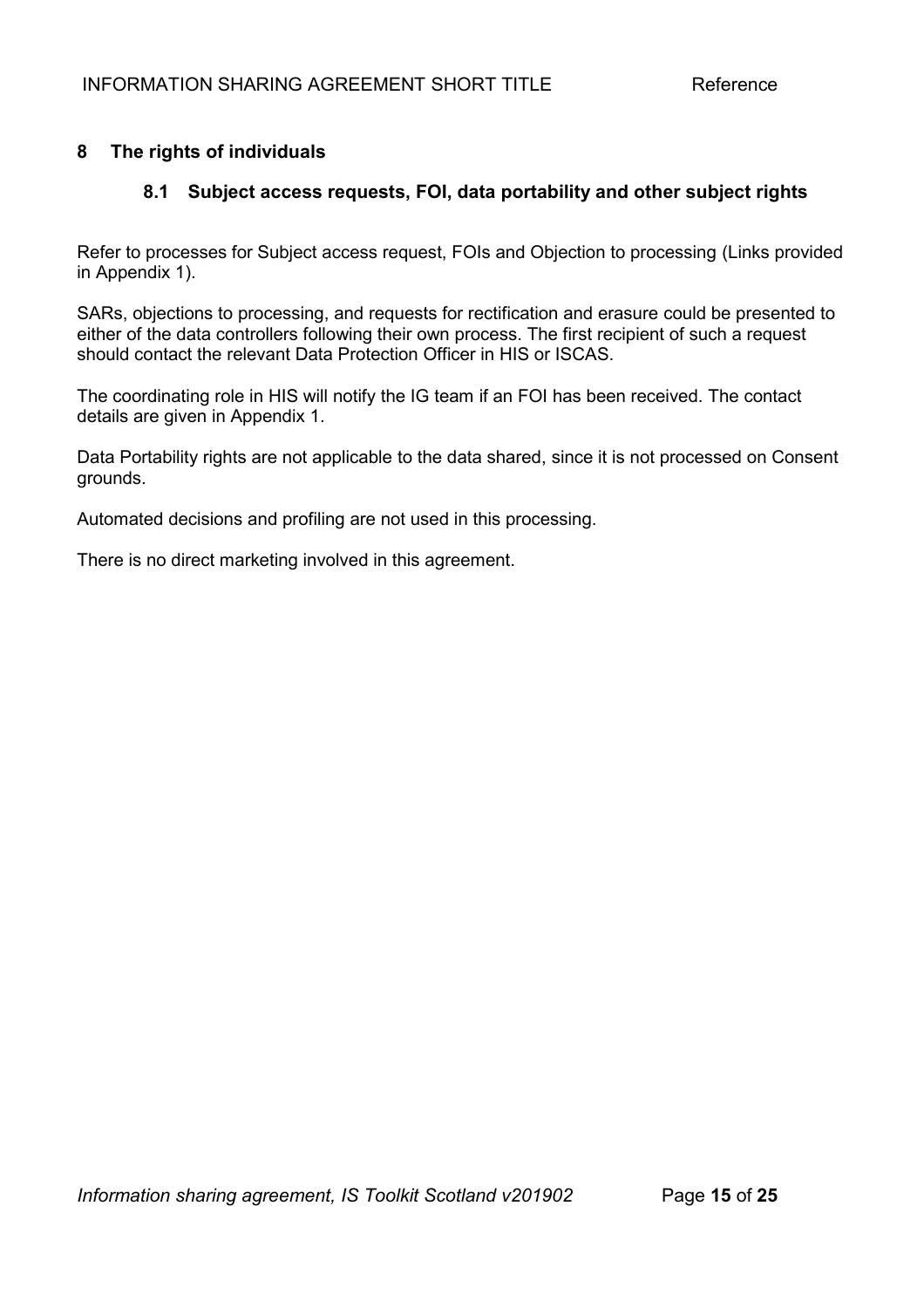## **9 Security, risk and impact of the processing**

[X] All relevant Security Policies applicable to the parties and systems used in this proposal are available and listed in Appendix 1.

[X] A qualified Information Security Officer has reviewed the adequacy of the attached Security Policies and has advised on the technical and organisational security risk level.

[ X ] A suitable process to document and monitor the security risk described in the Information Security and Governance Policies listed in Appendix 1.

[X] A Data Protection Impact assessment has been produced and is available as listed in Appendix 1.

[X] A competent, independent and free of conflicts of interests Data Protection Officer has been designated to inform the Data Controllers on the adequacy of this agreement and the corresponding compliance and any residual risks documented in the Data Protection Impact Assessment.

The security measures put in place across the parties ensure that:

- [ $X$ ] Wherever special categories of data are processed the data will be encrypted at rest and in transit.
- [X] only authorised individuals can access, alter, disclose or destroy data. This is achieved through the following work instructions, policies and procedures (also listed in Appendix  $1$ ):

#### **HIS**

- HIS Data Protection Policy
- HIS Email Management Policy
- HIS Information Governance Policy
- HIS Information Security Policy
- **HIS Records Management Policy**
- HIS Records Retention and Disposal Policy

#### ISCAS

- Contract with CEDR Services for provision of dispute resolution services
- CEDR's general policy on information security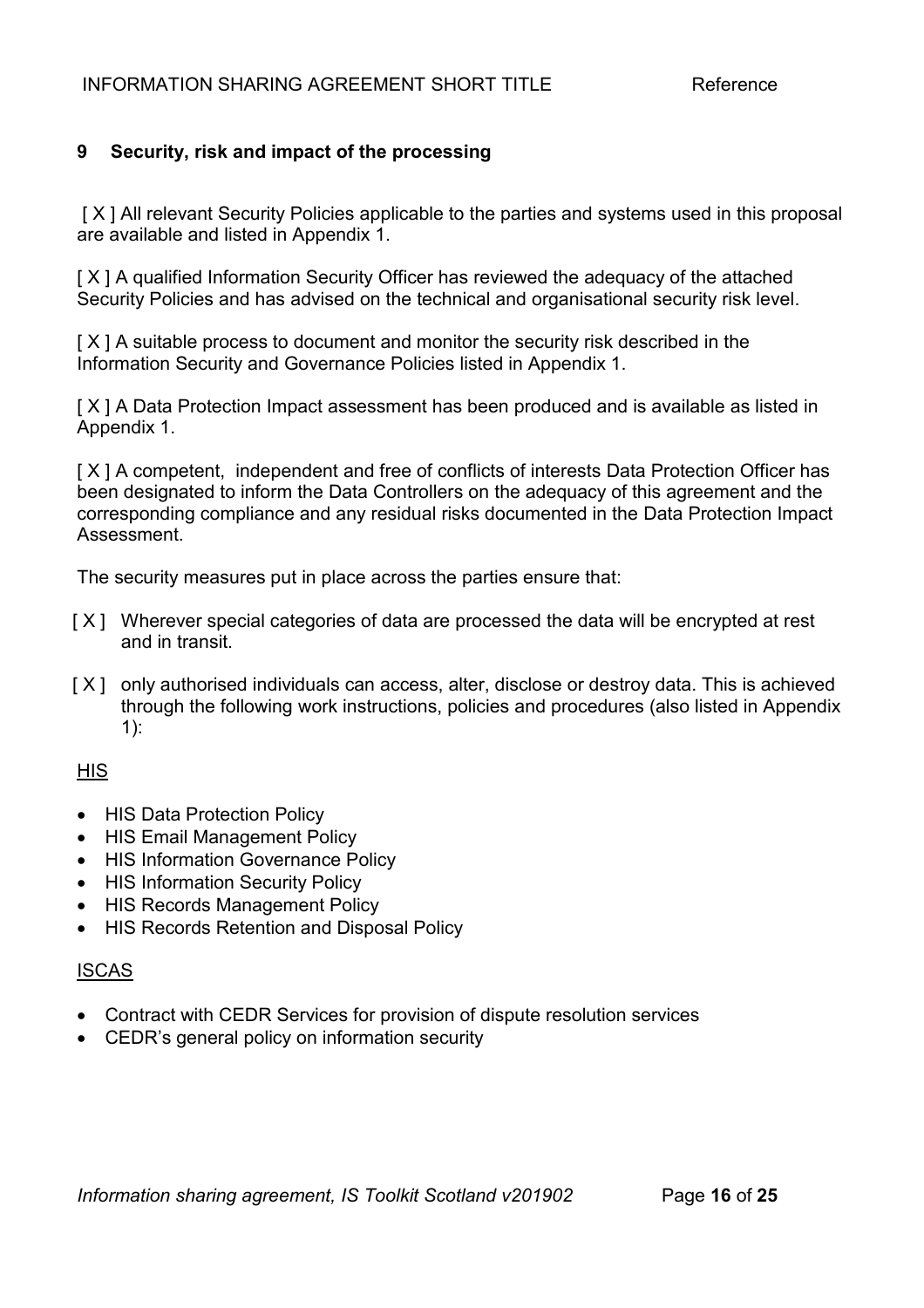[ $X$ ] authorised individuals act only within the scope of their authority. This is achieved through the following work instructions, policies and procedures (also listed in Appendix 1):

## **HIS**

HIS p*olicies listed immediately above.*

#### **ISCAS**

- ISCAS policies listed immediately above
- [ $X$ ] if personal data is accidentally lost, altered or destroyed, it can be recovered to prevent any damage or distress to the individuals concerned. This is achieved through the following work instructions, policies and procedures (also listed in Appendix 1):

#### **HIS**

HIS policies listed immediately above.

#### ISCAS

• ISCAS policies listed immediately above

| The security controls applicable by<br>each organisation will be: |  | Jointly agreed between the parties  |
|-------------------------------------------------------------------|--|-------------------------------------|
|                                                                   |  | Independently decided by each party |

#### **9.1 Agreed standards, codes of conduct and certifications**

#### **HIS**

HIS relies on data and information systems to fulfil its responsibilities to patients, staff, NHS Scotland and the government. The HIS Information Security Policy establishes controls on these systems in line with ISO/IEC27001:2013 standard for Information Security

HIS also works using The Scottish Information Sharing Toolkit.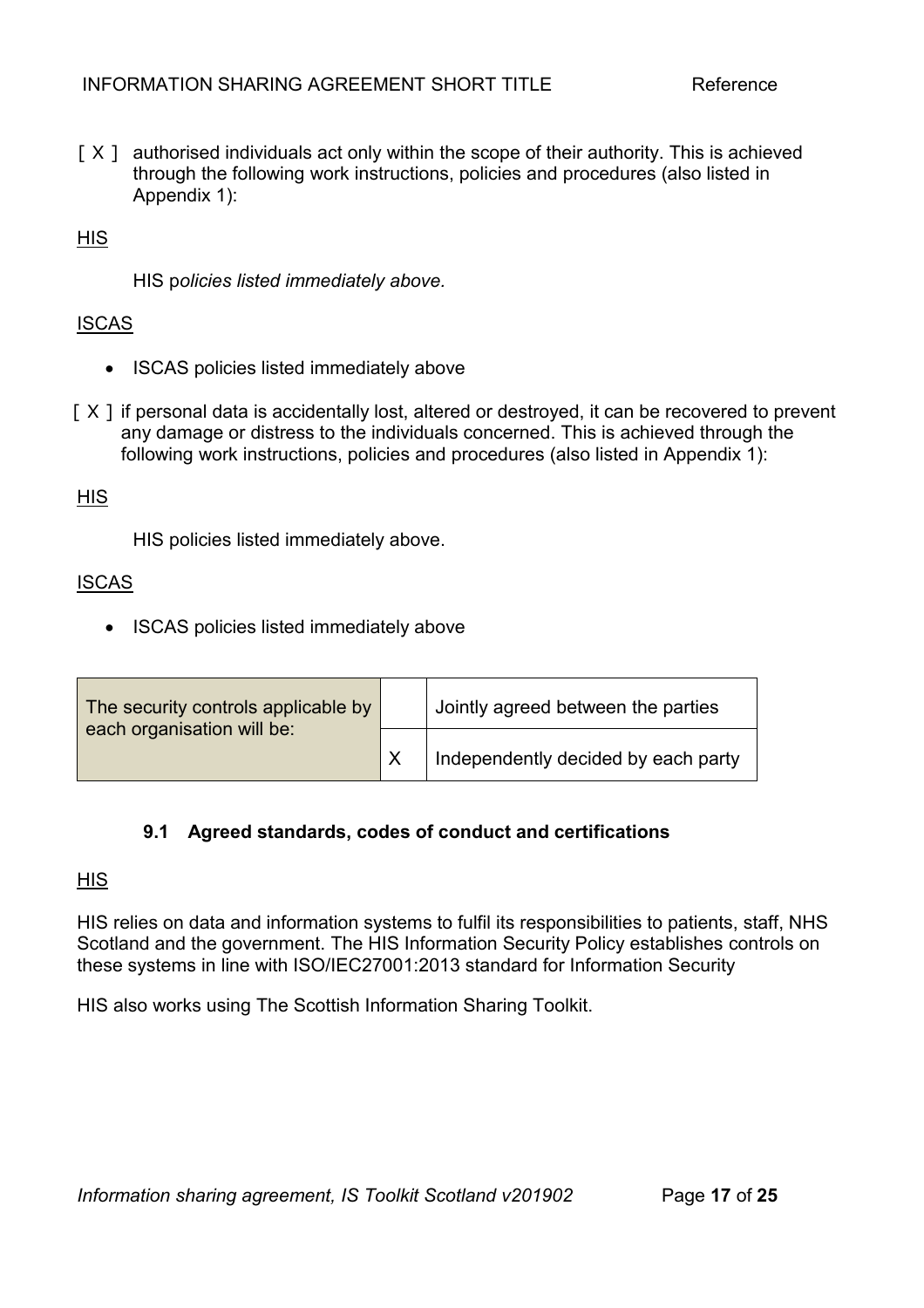## **10 International transfers of personal data**

Personal data shared in line with this agreement will be transferred to:

|                         | <b>EEA</b> countries only              |
|-------------------------|----------------------------------------|
|                         | <b>Outwith EEA</b>                     |
| $\mathsf{I} \mathsf{X}$ | Will not be transferred outside the UK |

## **10.1 List of countries where the data will be transferred to (if applicable).**

Not applicable.

## **10.2 Transferring personal data outside the UK.**

Not applicable.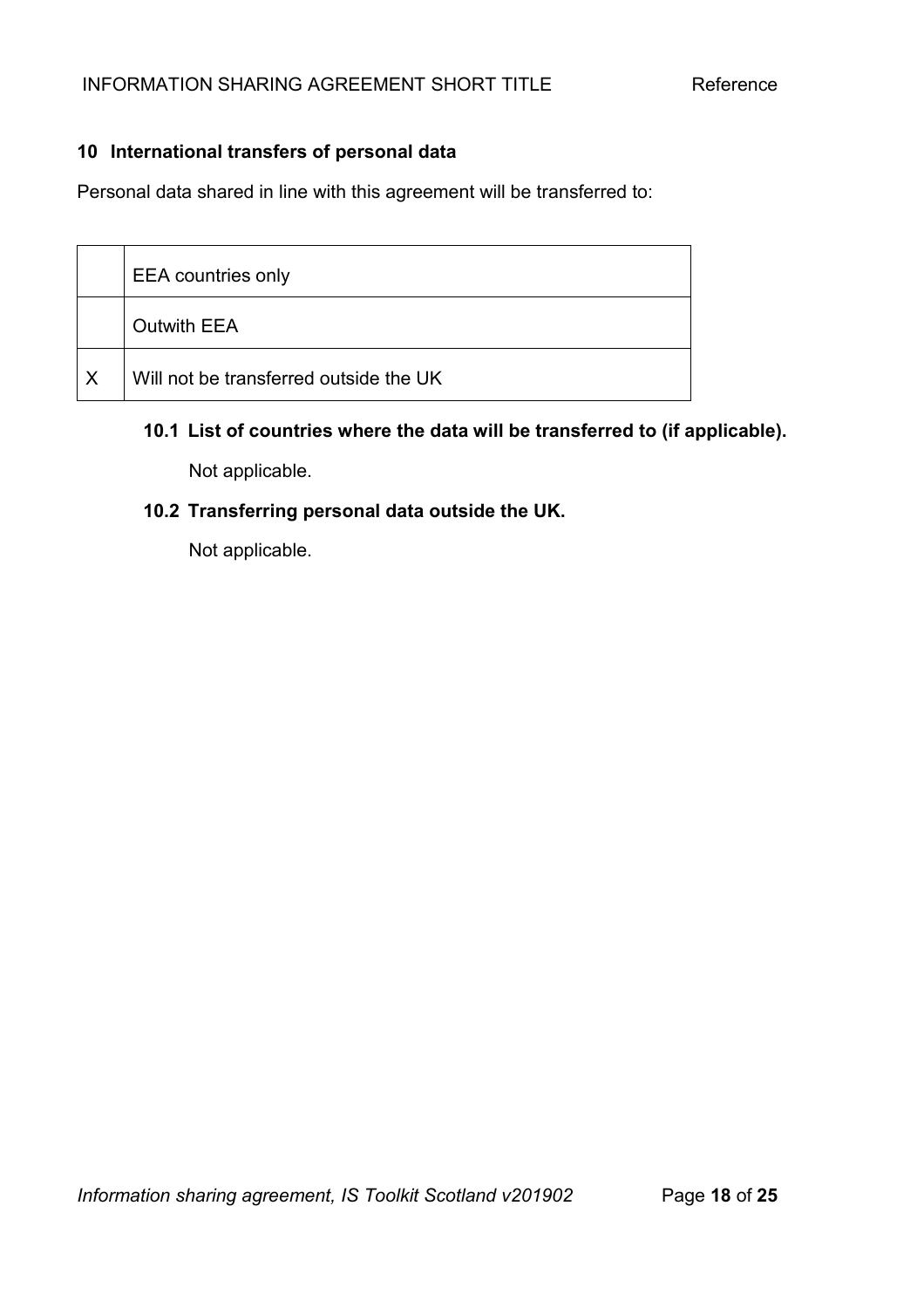## **11 Implementation of the information sharing agreement**

#### **11.1 Dates when information sharing commences/ends**

4 September 2019 – to be reviewed annually

#### **11.2 Training and communications**

HIS staff all receive training in information governance and safe information handling, and in how to use our IT systems to process data. Our IT systems log any communication in written format to data subjects and if required telephone calls can also be logged. We have a HIS Privacy Notice and a HIS IHC Privacy Notice, which is on our website and has been shared with services which we regulate.

ISCAS staff all receive training in information governance and safe information handling, and in how to use our IT systems to process data. Our IT systems log any communication in written format to data subjects and telephone calls are logged. We have an ISCAS Privacy Notice, which is on our website.

The responsible managers detailed in the table below have overall responsibility for this ISA within their own organisations, and must therefore ensure the ISA is disseminated, understood and acted upon by relevant staff.

| Information Sharing Partner Organisations | <b>Responsible Manager</b> |
|-------------------------------------------|----------------------------|
| <b>HIS</b>                                | <b>Tracy Birch</b>         |
| <b>ISCAS</b>                              | Karen Langridge            |

#### **11.3 Information sharing instructions and security controls**

All relevant information sharing instructions, including but not exclusively any work instructions, policies or procedures, are listed in Appendix 1 and accepted by all parties.

#### **11.4 Non-routine information sharing and exceptional circumstances**

All non-routine (information not discussed in this data sharing agreement) will first be discussed by HIS and ISCAS before any data is shared. Both parties will then discuss whether the sharing of this information is required to protect members of the public using services or staff working in services.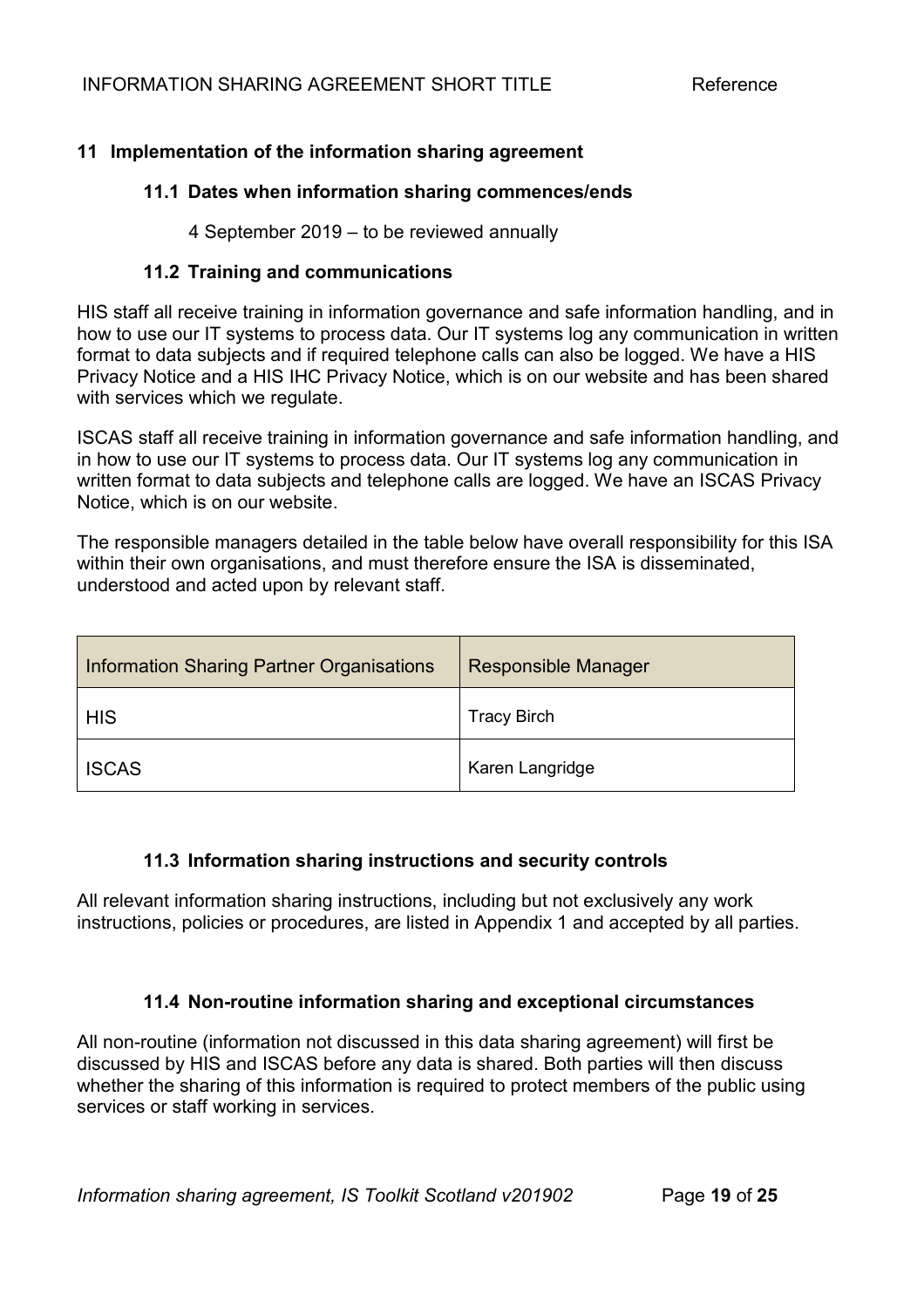## **11.5 Monitoring, review and continuous improvement**

This information sharing will be reviewed annually. Both parties will monitor progress and performance of this agreement by having a discussion following the sharing of each item of information and quarterly telephone calls. A review of this document or any of the underpinning work instructions, can take place at any time provided both parties are in agreement.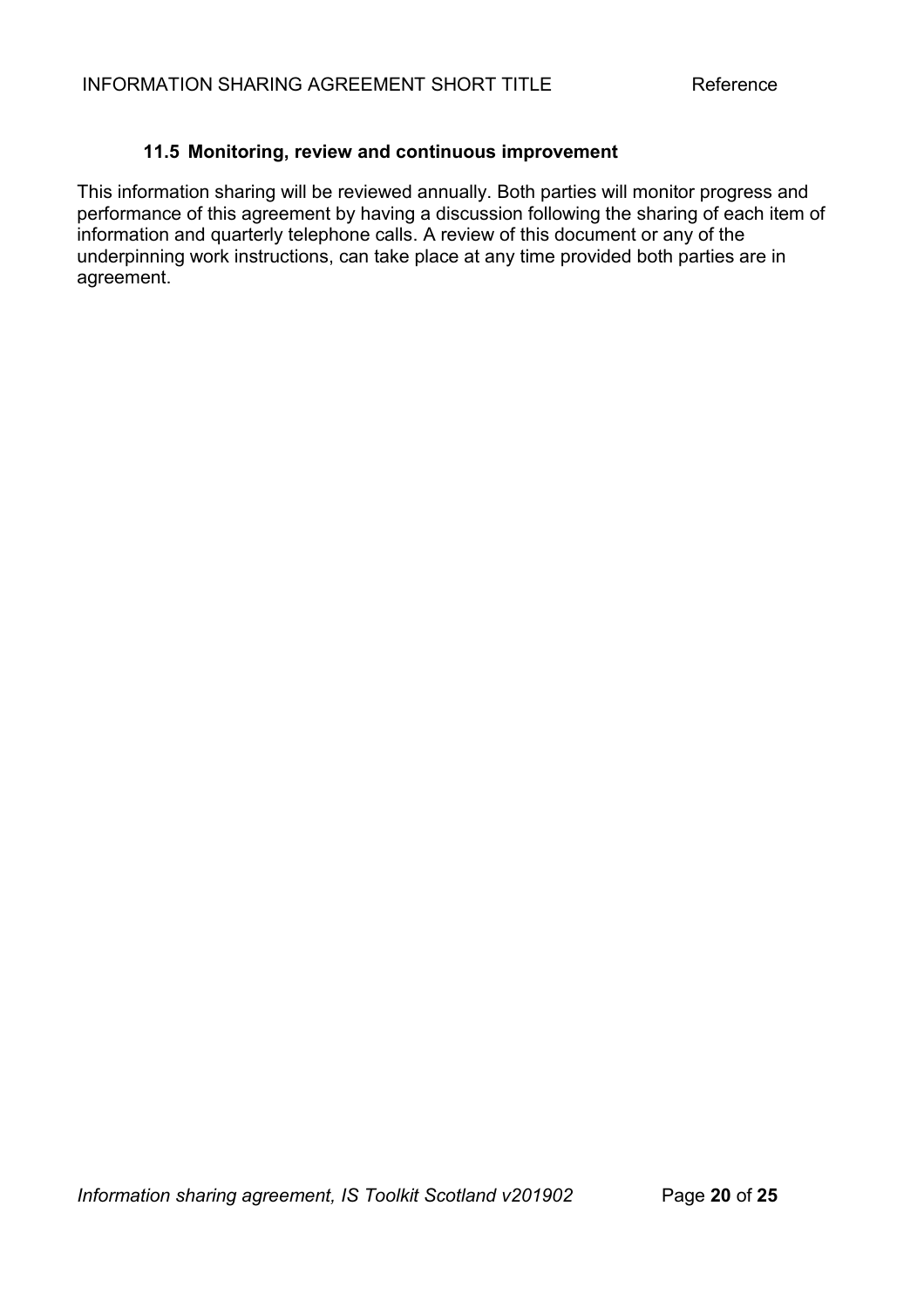## **12 Sign-off**

"We the undersigned agree to the details recorded in this Information Sharing Agreement; are satisfied that our representatives have carried out the preparatory work set out in the Information Sharing Tool-kit for Scotland and are committed to the ongoing monitoring and review of the scope, purpose and manner of the information sharing."

| Name of the Party              |                |                  | <b>Healthcare Improvement Scotland</b>        |  |
|--------------------------------|----------------|------------------|-----------------------------------------------|--|
| Authorised                     | Title and name |                  | lan Smith                                     |  |
| signatory                      | Role           |                  | Head of Quality of Care                       |  |
| Signature and date             |                |                  |                                               |  |
|                                |                |                  |                                               |  |
|                                |                |                  | par mon Cial                                  |  |
|                                |                |                  |                                               |  |
|                                |                | 4 September 2019 |                                               |  |
| <b>Caldicott Guardian</b>      |                | George Fernie    |                                               |  |
| <b>Data Protection Officer</b> |                |                  | <b>Alison Winning</b>                         |  |
|                                |                |                  | Senior Information Risk Owner   Safia Quershi |  |

| Name of the Party                    |                | <b>Independent Sector Complaints Adjudication Service</b> |                      |  |
|--------------------------------------|----------------|-----------------------------------------------------------|----------------------|--|
| Authorised                           | Title and name |                                                           | <b>Sally Taber</b>   |  |
| signatory                            | Role           |                                                           | <b>Director</b>      |  |
| Signature and date                   |                | Sally HTaber<br>5 <sup>th</sup> September 2019            |                      |  |
| <b>Data Protection Officer</b>       |                |                                                           | <b>Graham Massie</b> |  |
| <b>Senior Information Risk Owner</b> |                |                                                           | <b>Graham Massie</b> |  |

*Information sharing agreement, IS Toolkit Scotland v201902* Page **21** of **25**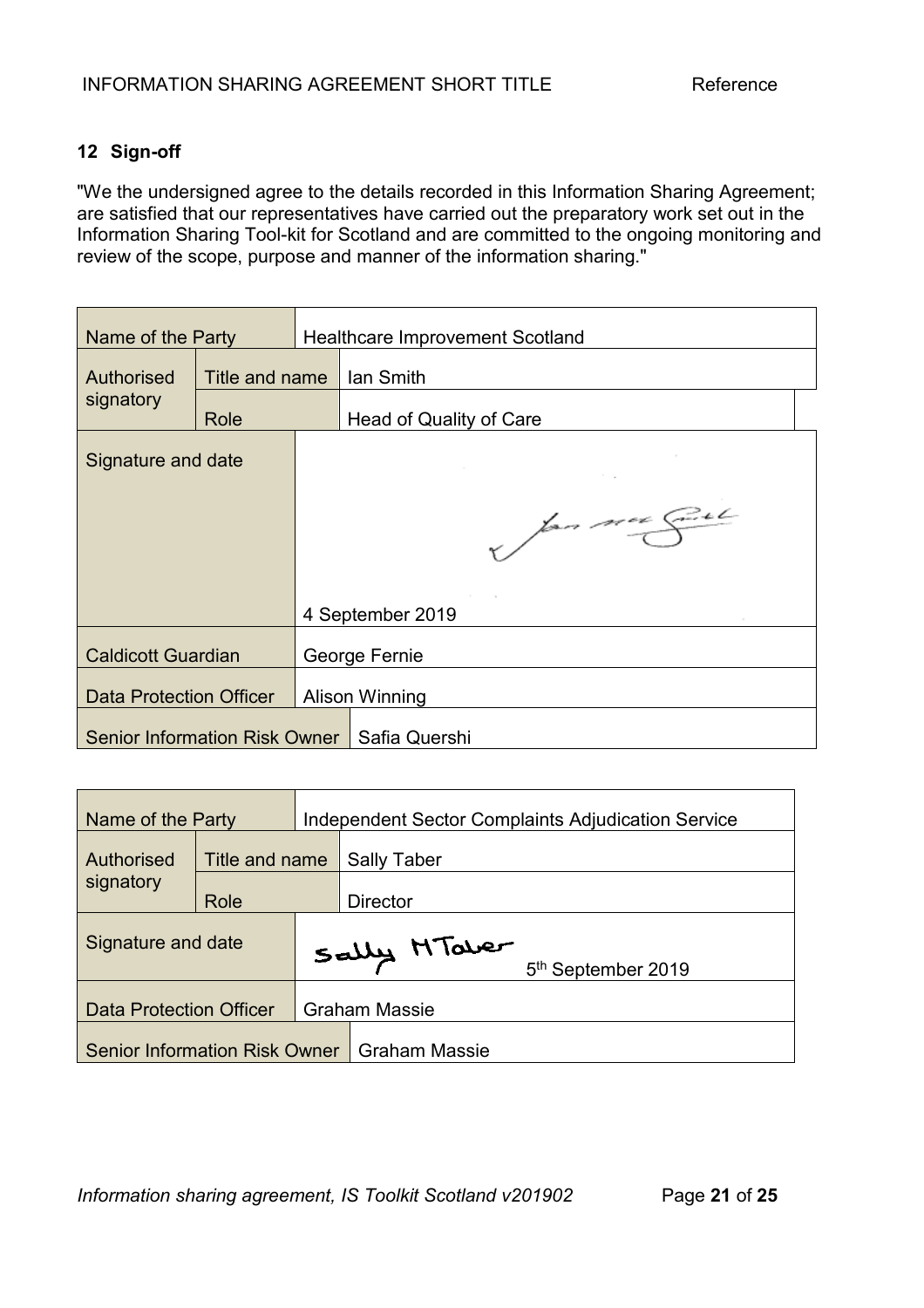## **Appendix 1: List of Work instructions, policies and procedures**

| Work instructions title                             | Organisation | Where to find this document (e.g.<br>hyperlink)                                                                                   |
|-----------------------------------------------------|--------------|-----------------------------------------------------------------------------------------------------------------------------------|
| <b>HIS Data Protection</b><br>Policy                | <b>HIS</b>   | http://thesource.nhsqis.scot.nhs.uk/my-<br>workplace/policies-<br>procedures/Pages/Data-Protection-<br>Policy.aspx                |
| <b>HIS Email Management</b><br>Policy               | <b>HIS</b>   | http://thesource.nhsqis.scot.nhs.uk/my-<br>workplace/policies-<br>procedures/Pages/Email-<br>Management-Policy.aspx               |
| <b>HIS Information</b><br><b>Governance Policy</b>  | <b>HIS</b>   | http://thesource.nhsqis.scot.nhs.uk/my-<br>workplace/policies-<br>procedures/Pages/Information-<br>Governance-Policy.aspx         |
| <b>HIS Information</b><br><b>Security Policy</b>    | <b>HIS</b>   | http://thesource.nhsqis.scot.nhs.uk/my-<br>workplace/policies-<br>procedures/Pages/Information-<br>Security-.aspx                 |
| <b>HIS Records</b><br><b>Management Policy</b>      | <b>HIS</b>   | http://thesource.nhsqis.scot.nhs.uk/my-<br>workplace/policies-<br>procedures/Pages/Records-<br>Management-Policy.aspx             |
| <b>HIS Records Retention</b><br>and Disposal Policy | <b>HIS</b>   | http://thesource.nhsqis.scot.nhs.uk/my-<br>workplace/policies-<br>procedures/Pages/Records-Retention-<br>and-Disposal-Policy.aspx |

The above table should list all:

- Instructions for reaching agreement on any changes to the purpose of the sharing.
- All applicable and relevant Information Security and Governance Policies
- All Data Protection Impact assessments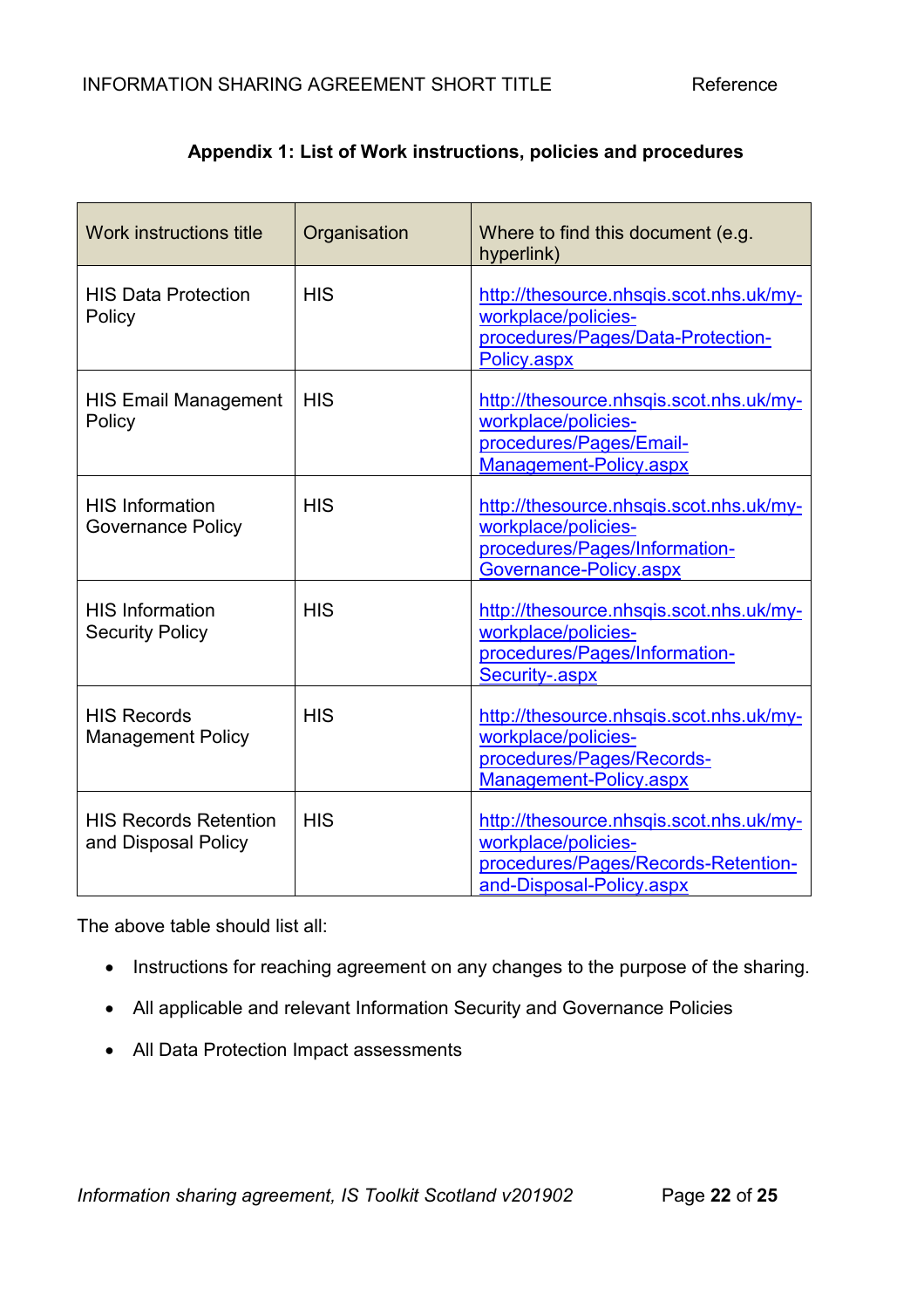## **Definitions**

**HIS**, means Healthcare Improvement Scotland established under section 10 of the National Health Service (Scotland) Act 1978 (c. 29).

**GDPR**, means the General Data Protection Regulation, Regulation (EU) 2016/679.

**Data subject**, means an identified or identifiable natural person as per article 4(1) of GDPR.

**Partner organisations or parties**, means Healthcare Improvement Scotland, and the Independent Sector Complaints Adjudication Service.

**Information Consumer**, means the party or parties who receive the information.

**Information Provider**, means the party or parties who provide the information.

**Personal data**, means any information relating to an identified or identifiable living person ('data subject'); an identifiable living person is one who can be identified, directly or indirectly, in particular by reference to an identifier such as a name, an identification number, location data, an online identifier or to one or more factors specific to the physical, physiological, genetic, mental, economic, cultural or social identity of that living person. The obtaining, handling, use and disclosure of such information is principally governed by the General Data Protection Regulation 2016/679 and the Data Protection Act 2018, Article 8 of the Human Rights Act 1998, and the common law duty of confidentiality.

**Special category personal data**, means personal data revealing racial or ethnic origin, political opinions, religious or philosophical beliefs, or trade union membership, and the processing of genetic data, biometric data for the purpose of uniquely identifying a natural person, data concerning health or data concerning a natural person's sex life or sexual orientation. Special category personal data can only be processed when a condition at article 9(2) applies.

**Consent**, means a clear affirmative act establishing a freely given, specific, informed and unambiguous indication of the data subject's agreement to the processing of personal data relating to him or her, such as by a written statement, including by electronic means, or an oral statement (see recital 32 of GDPR).

**Confidential Personal Information** (CPI), means information that relates to an individual who can be identified from that information or that information and other information which is in the possession of HIS, and which was obtained by HIS on terms or in circumstances requiring it to be held in confidence.

**Identifiable information**, means information that relates to a living or deceased individual who can be identified from that information or that information and other information which is in the possession of, or likely to come into the possession of the Information Provider or Information Consumer.

*Information sharing agreement, IS Toolkit Scotland v201902* Page **23** of **25**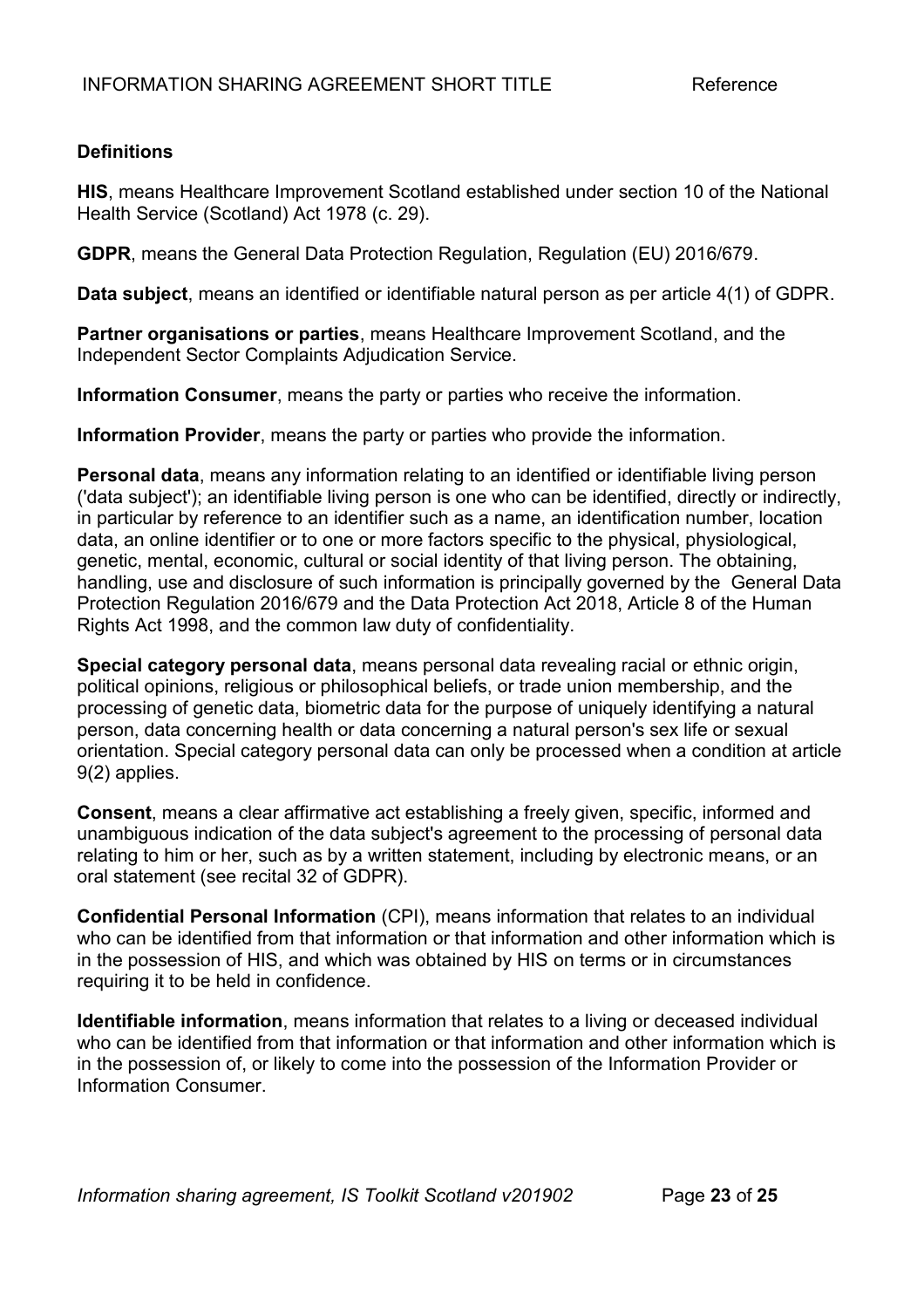## **Legislation**

Partner organisations must comply with all relevant legal requirements relating to the processing of information (particularly personal data and identifiable information).

The principal legislation is listed below and further explained in:

- Data Protection Act 2018
- The General Data Protection Regulation (2016/679)
- Human Rights Act 1998 (Article 8)
- Freedom of Information Act 2000
- Computer Misuse Act 1990

Other legislation may be relevant when sharing specific information.

Partner organisations must also comply with the common law duty of confidentiality.

NHS Scotland publishes a Code of Practice on Confidential Personal Information, which sets out the practice that HIS will follow in order to ensure compliance with these legal responsibilities in relation to CPI.